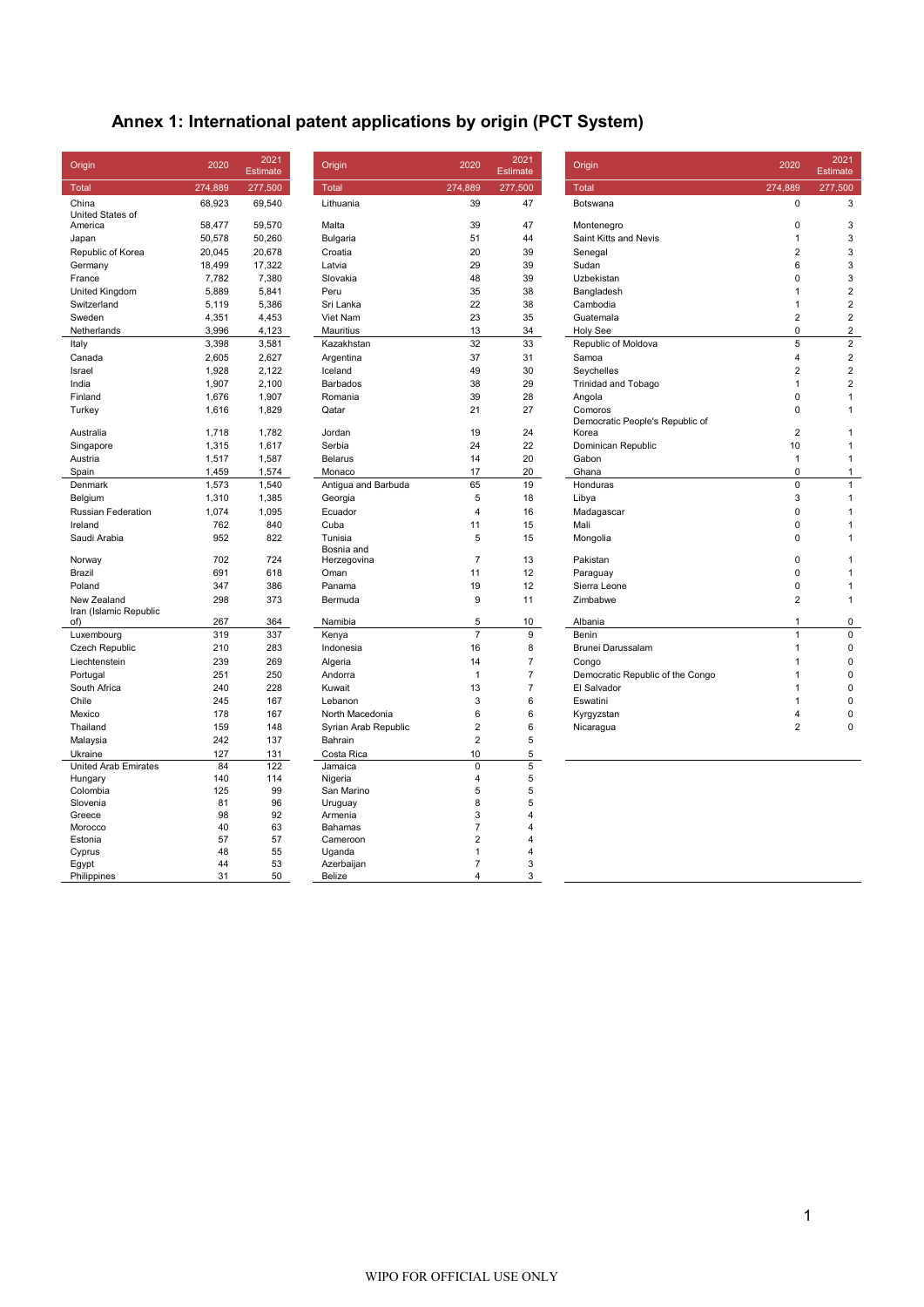## **Annex 2: Top PCT applicants**

| 2021 overall<br>position in<br><b>PCT</b> ranking | <b>Position</b><br>changed in<br>overall PCT<br>ranking | <b>Applicant's Name</b>                                                        | Origin            | 2020     | 2021  |
|---------------------------------------------------|---------------------------------------------------------|--------------------------------------------------------------------------------|-------------------|----------|-------|
| -1                                                | $\mathbf 0$                                             | HUAWEI TECHNOLOGIES CO., LTD.                                                  | China             | 5,464    | 6,952 |
| $\overline{2}$                                    | 3                                                       | <b>QUALCOMM INCORPORATED</b>                                                   | U.S.              | 2,173    | 3,931 |
| 3                                                 | $-1$                                                    | SAMSUNG ELECTRONICS CO., LTD.                                                  | Republic of Korea | 3,093    | 3,041 |
| $\overline{4}$                                    | $\mathbf 0$                                             | LG ELECTRONICS INC.                                                            | Republic of Korea | 2,759    | 2,885 |
| 5                                                 | $-2$                                                    | MITSUBISHI ELECTRIC CORPORATION                                                | Japan             | 2,810    | 2,673 |
| 6                                                 | $\overline{2}$                                          | GUANG DONG OPPO MOBILE TELECOMMUNICATIONS CORP., LTD                           | China             | 1,801    | 2,208 |
| $\overline{7}$                                    | $\mathbf 0$                                             | BOE TECHNOLOGY GROUP CO., LTD                                                  | China             | 1,892    | 1,980 |
| 8                                                 | $-2$                                                    | TELEFONAKTIEBOLAGET LM ERICSSON (PUBL)                                         | Sweden            | 1,989    | 1,877 |
| 9                                                 | $\mathbf 0$                                             | SONY GROUP CORPORATION                                                         | Japan             | 1,793    | 1,789 |
| 10                                                | $\Omega$                                                | PANASONIC INTELLECTUAL PROPERTY MANAGEMENT CO., LTD.                           | Japan             | 1,611    | 1,741 |
| 11                                                | $\,6\,$                                                 | PING AN TECHNOLOGY (SHENZHEN) CO., LTD.                                        | China             | 1,304    | 1,564 |
| 12                                                | 3                                                       | NIPPON TELEGRAPH AND TELEPHONE CORPORATION                                     | Japan             | 1,372    | 1,508 |
| 13                                                | 3                                                       | <b>ZTE CORPORATION</b>                                                         | China             | 1,316    | 1,493 |
| 14                                                | $-3$                                                    | HEWLETT-PACKARD DEVELOPMENT COMPANY, L. P.                                     | <b>U.S.</b>       | 1,595    | 1,485 |
| 15                                                | 5                                                       | <b>NEC CORPORATION</b>                                                         | Japan             | 1,121    | 1,350 |
| 16                                                | $\overline{7}$                                          | VIVO MOBILE COMMUNICATION CO., LTD.                                            | China             | 955      | 1,336 |
| 17                                                | $-5$                                                    | MICROSOFT TECHNOLOGY LICENSING, LLC                                            | U.S.              | 1,529    | 1,303 |
| 18                                                | $-5$                                                    | ROBERT BOSCH CORPORATION                                                       | Germany           | 1,375    | 1,213 |
| 19                                                | $\mathbf 0$                                             | <b>FUJIFILM CORPORATION</b>                                                    | Japan             | 1,128    | 1,095 |
| 20                                                | $\mathbf{1}$                                            | SZ DJI TECHNOLOGY CO., LTD                                                     | China             | 1.073    | 1,042 |
| 21                                                | $\mathbf{1}$                                            | <b>DENSO CORPORATION</b>                                                       | Japan             | 1,062    | 915   |
| 22                                                | 12                                                      | MURATA MANUFACTURING CO., LTD.                                                 | Japan             | 697      | 882   |
| 23                                                | 37                                                      | SAUDI ARABIAN OIL CO.                                                          | Saudi Arabia      | 435      | 838   |
| 24                                                | $-10$                                                   | LG CHEM, LTD.                                                                  | Republic of Korea | 1,374    | 824   |
| 25                                                | 3                                                       | GOOGLE INC.                                                                    | U.S.              | 781      | 763   |
| 26                                                | $\mathbf 0$                                             | KONINKLIJKE PHILIPS ELECTRONICS N.V.                                           | Netherlands       | 846      | 758   |
| 27                                                | 6                                                       | SONY SEMICONDUCTOR SOLUTIONS CORPORATION                                       | Japan             | 703      | 732   |
| 28                                                | $\overline{2}$                                          | NTT DOCOMO, INC.                                                               | Japan             | 767      | 713   |
| 29                                                | 58                                                      | AAC ACOUSTIC TECHNOLOGIES (SHENZHEN) CO., LTD.                                 | China             | 298      | 679   |
| 30                                                | $-3$                                                    | 3M INNOVATIVE PROPERTIES COMPANY                                               | U.S.              | 789      | 660   |
| 31                                                | 8                                                       | NOKIA TECHNOLOGIES OY                                                          | Finland           | 618      | 655   |
| 32                                                | -8                                                      | WUHAN CHINA STAR OPTOELECTRONICS SEMICONDUCTOR DISPLAY TECHNOLOGY CO., LTD.    | China             | 872      | 648   |
| 33                                                | -9                                                      | SHENZHEN CHINA STAR OPTOELECTRONICS SEMICONDUCTOR DISPLAY TECHNOLOGY CO., LTD. | China             | 872      | 647   |
| 34                                                | $-16$                                                   | SIEMENS AKTIENGESELLSCHAFT                                                     | Germany           | 1,202    | 623   |
| 35                                                | 38                                                      | INTERNATIONAL BUSINESS MACHINES CORPORATION                                    | U.S.              | 359      | 576   |
| 36                                                | $\mathbf 0$                                             | APPLIED MATERIALS, INC.                                                        | U.S.              | 635      | 571   |
| 37                                                | $\mathbf 0$                                             | KYOCERA CORPORATION                                                            | Japan             | 626      | 562   |
| 38                                                | 9                                                       | <b>BASF SE</b>                                                                 | Germany           | 542      | 552   |
| 39                                                | 5                                                       | UNIVERSITY OF CALIFORNIA                                                       | U.S.              | 559      | 551   |
| 40                                                | n/a                                                     | LG ENERGY SOLUTION, LTD                                                        | Republic of Korea | $\Omega$ | 548   |
| 41                                                | $-10$                                                   | SHARP KABUSHIKI KAISHA                                                         | Japan             | 745      | 543   |
| 42                                                | 11                                                      | TENCENT TECHNOLOGY (SHENZHEN) COMPANY LIMITED                                  | China             | 470      | 511   |
| 43                                                | 5                                                       | SCHAEFFLER TECHNOLOGIES AG & CO. KG                                            | Germany           | 529      | 505   |
| 44                                                | 6                                                       | MICRON TECHNOLOGY, INC.                                                        | U.S.              | 524      | 504   |
| 45                                                | 17                                                      | NITTO DENKO CORPORATION                                                        | Japan             | 422      | 497   |
| 46                                                | $-14$                                                   | BEIJING BYTEDANCE NETWORK TECHNOLOGY CO., LTD.                                 | China             | 719      | 485   |
| 47                                                | 12                                                      | HITACHI, LTD.                                                                  | Japan             | 441      | 474   |
| 48                                                | 8                                                       | BEIJING XIAOMI MOBILE SOFTWARE CO., LTD.                                       | China             | 457      | 473   |
| 49                                                | $-3$                                                    | HALLIBURTON ENERGY SERVICES, INC.                                              | U.S.              | 558      | 449   |
| 49                                                | 6                                                       | DAIKIN INDUSTRIES, LTD.                                                        | Japan             | 458      | 449   |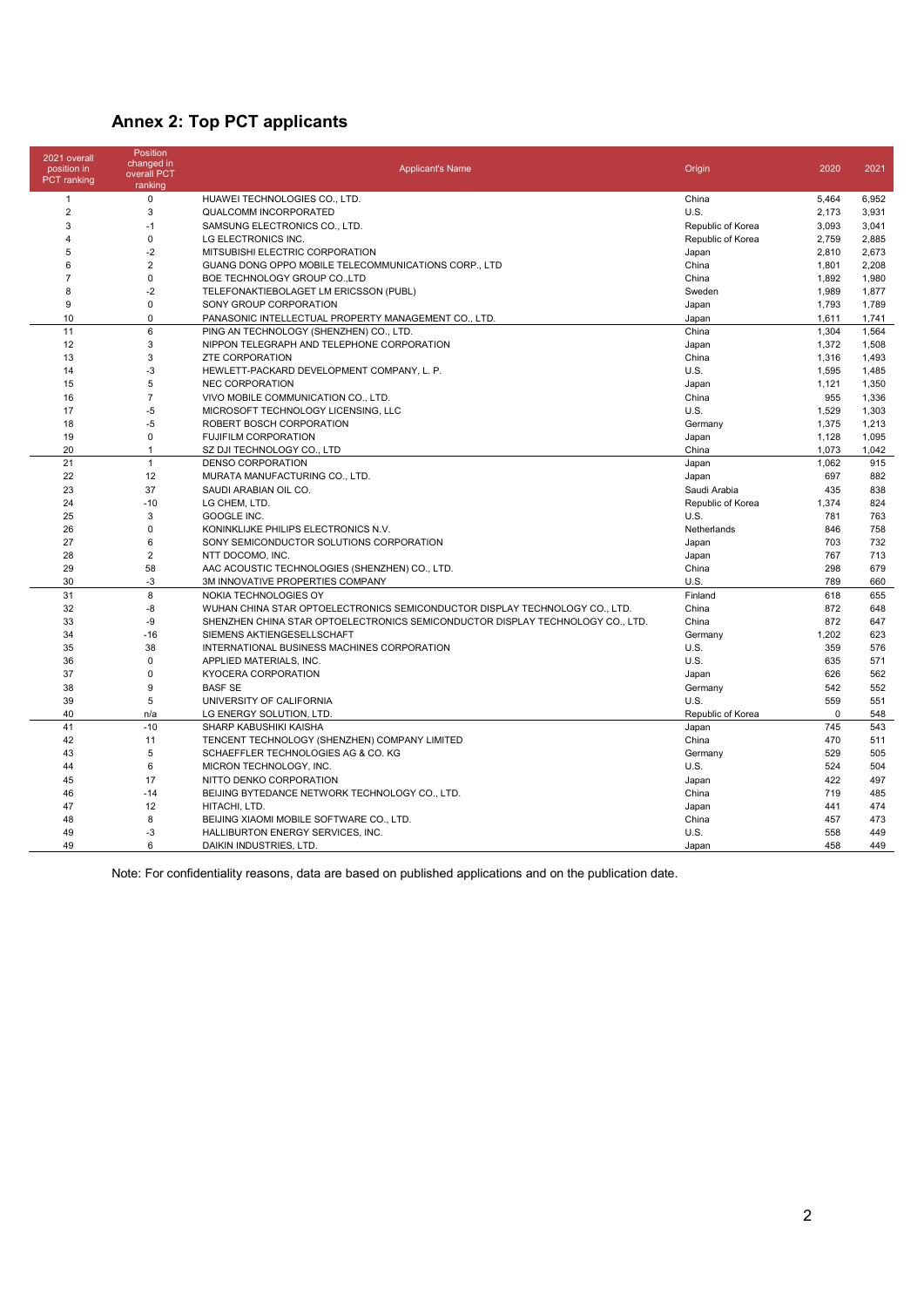| Annex 3: Top PCT applicants by educational institution |  |  |  |
|--------------------------------------------------------|--|--|--|
|--------------------------------------------------------|--|--|--|

| 2021 overall<br>position in<br><b>PCT</b> ranking | Position<br>changed in<br>overall PCT<br>ranking | <b>Applicant's Name</b>                                             | Origin            | 2020 | 2021 |
|---------------------------------------------------|--------------------------------------------------|---------------------------------------------------------------------|-------------------|------|------|
| 39                                                | 5                                                | UNIVERSITY OF CALIFORNIA                                            | U.S.              | 559  | 551  |
| 72                                                | 64                                               | ZHEJIANG UNIVERSITY                                                 | China             | 209  | 306  |
| 103                                               | $-4$                                             | MASSACHUSETTS INSTITUTE OF TECHNOLOGY                               | U.S.              | 269  | 227  |
| 125                                               | $-7$                                             | <b>TSINGHUA UNIVERSITY</b>                                          | China             | 231  | 201  |
| 132                                               | 58                                               | LELAND STANFORD JUNIOR UNIVERSITY                                   | U.S.              | 154  | 194  |
| 149                                               | 5                                                | BOARD OF REGENTS OF HTE UNIVERSITY OF TEXAS SYSTEM                  | U.S.              | 184  | 177  |
| 161                                               | 22                                               | SOUTH CHINA UNIVERSITY OF TECHNOLOGY                                | China             | 157  | 169  |
| 170                                               | 138                                              | NATIONAL UNIVERSITY OF SINGAPORE                                    | Singapore         | 96   | 163  |
| 185                                               | 420                                              | <b>SUZHOU UNIVERSITY</b>                                            | China             | 46   | 153  |
| 187                                               | 15                                               | UNIVERSITY OF TOKYO                                                 | Japan             | 149  | 150  |
| 192                                               | $-15$                                            | DALIAN UNIVERSITY OF TECHNOLOGY                                     | China             | 159  | 146  |
| 202                                               | $-95$                                            | SHENZHEN UNIVERSITY                                                 | China             | 252  | 142  |
| 207                                               | 224                                              | QINGDAO TECHNOLOGICAL UNIVERSITY                                    | China             | 69   | 139  |
| 211                                               | 37                                               | <b>KOREA UNIVERSITY</b>                                             | Republic of Korea | 118  | 138  |
| 224                                               | 22                                               | JOHNS HOPKINS UNIVERSITY                                            | U.S.              | 121  | 129  |
| 239                                               | 27                                               | YONSEI UNIVERSITY                                                   | Republic of Korea | 109  | 122  |
| 242                                               | $-2$                                             | <b>HANYANG UNIVERSITY</b>                                           | Republic of Korea | 124  | 121  |
| 242                                               | $-17$                                            | <b>JIANGNAN UNIVERSITY</b>                                          | China             | 131  | 121  |
| 255                                               | 53                                               | UNIVERSITY OF MICHIGAN                                              | U.S.              | 96   | 113  |
| 265                                               | $-33$                                            | <b>OSAKA UNIVERSITY</b>                                             | Japan             | 128  | 111  |
| 267                                               | 67                                               | UNIVERSITY OF FLORIDA                                               | U.S.              | 86   | 110  |
| 267                                               | $-61$                                            | SEOUL NATIONAL UNIVERSITY                                           | Republic of Korea | 146  | 110  |
| 283                                               | 78                                               | <b>SHANDONG UNIVERSITY</b>                                          | China             | 80   | 105  |
| 284                                               | $-36$                                            | <b>HARVARD UNIVERSITY</b>                                           | U.S.              | 118  | 104  |
| 288                                               | 96                                               | <b>KYOTO UNIVERSITY</b>                                             | Japan             | 76   | 103  |
| 293                                               | 159                                              | <b>WUYI UNIVERSITY</b>                                              | China             | 65   | 102  |
| 312                                               | 14                                               | PEKING UNIVERSITY                                                   | China             | 90   | 95   |
| 312                                               | 32                                               | KOREA ADVANCED INSTITUTE OF SCIENCE AND TECHNOLOGY                  | Republic of Korea | 84   | 95   |
| 326                                               | 177                                              | <b>JIANGSU UNIVERSITY</b>                                           | China             | 59   | 92   |
| 328                                               | $-68$                                            | SHANDONG UNIVERSITY OF SCIENCE AND TECHNOLOGY                       | China             | 111  | 91   |
| 337                                               | $-57$                                            | <b>COLUMBIA UNIVERSITY</b>                                          | U.S.              | 104  | 89   |
| 343                                               | 1191                                             | SHANGHAI JIAOTONG UNIVERISTY                                        | China             | 18   | 87   |
| 343                                               | 347                                              | HUAZHONG UNIVERSITY OF SCIENCE AND TECHNOLOGY                       | China             | 40   | 87   |
| 348                                               | $-109$                                           | SOUTHEAST UNIVERSITY                                                | China             | 125  | 86   |
| 354                                               | 170                                              | <b>DUKE UNIVERSITY</b>                                              | U.S.              | 56   | 84   |
| 354                                               | $-83$                                            | NORTHWESTERN UNIVERSITY                                             | U.S.              | 108  | 84   |
| 354                                               | $-14$                                            | UNIVERSITY OF ARIZONA                                               | U.S.              | 85   | 84   |
| 362                                               | $-60$                                            | KING ABDULLAH UNIVERSITY OF SCIENCE AND TECHNOLOGY                  | Saudi Arabia      | 97   | 83   |
| 373                                               | 111                                              | UNIVERSITY OF PITTSBURGH                                            | U.S.              | 61   | 81   |
| 373                                               | $-55$                                            | OXFORD UNIVERSITY INNOVATION LIMITED                                | U.K.              | 93   | 81   |
|                                                   |                                                  | NATIONAL UNIVERSITY CORPORATION TOKAI NATIONAL HIGHER EDUCATION AND |                   |      |      |
| 389                                               | 526                                              | <b>RESEARCH SYSTEM</b>                                              | Japan             | 30   | 76   |
| 391                                               | 281                                              | <b>CATHOLIC UNIVERSITY</b>                                          | Republic of Korea | 41   | 75   |
| 400                                               | $-177$                                           | NORTHEASTERN UNIVERSITY                                             | China             | 132  | 72   |
| 415                                               | $-48$                                            | <b>CORNELL UNIVERSITY</b>                                           | U.S.              | 79   | 70   |
| 440                                               | $-60$                                            | UNIVERSITY OF COLORADO                                              | U.S.              | 77   | 66   |
| 459                                               | 381                                              | SUN YAT-SEN UNIVERSITY                                              | China             | 33   | 63   |
| 459                                               | $-75$                                            | UNIVERSITY OF PENNSYLVANIA                                          | U.S.              | 76   | 63   |
| 459                                               | $-45$                                            | UNIVERSITY OF WASHINGTON                                            | U.S.              | 72   | 63   |
| 459                                               | $-255$                                           | CHINA UNIVERSITY OF MINING AND TECHNOLOGY                           | China             | 148  | 63   |
| 466                                               | 128                                              | PURDUE UNIVERSITY                                                   | U.S.              | 47   | 62   |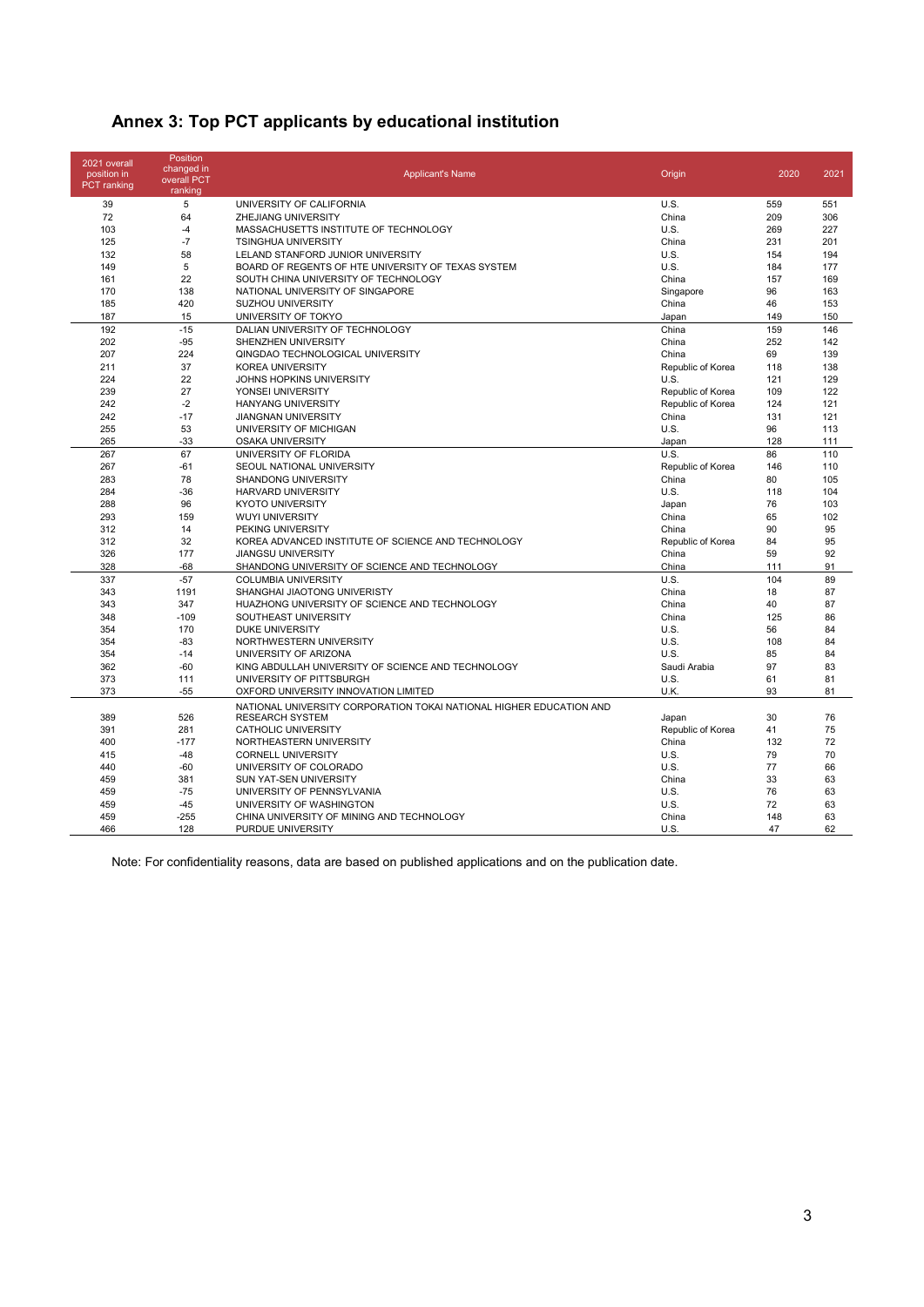## **Annex 4: International applications by field of technology (PCT System)**

|                | <b>Technical Field</b>                  | 2019   | 2020   | 2021   | Share<br>(% ) | Growth<br>(% ) |
|----------------|-----------------------------------------|--------|--------|--------|---------------|----------------|
| J.             | <b>Electrical engineering</b>           |        |        |        |               |                |
| 1              | Electrical machinery, apparatus, energy | 17,194 | 17,367 | 18,224 | 6.9           | 4.9            |
| $\overline{2}$ | Audio-visual technology                 | 8,900  | 11,534 | 10,837 | 4.1           | $-6.0$         |
| 3              | Telecommunications                      | 5,861  | 6,445  | 6,371  | 2.4           | $-1.1$         |
| 4              | Digital communication                   | 19,050 | 22,078 | 23,603 | 9.0           | 6.9            |
| 5              | Basic communication processes           | 1,554  | 1,610  | 1,647  | 0.6           | 2.3            |
| 6              | Computer technology                     | 21,496 | 24,343 | 26,092 | 9.9           | 7.2            |
| $\overline{7}$ | IT methods for management               | 5,747  | 5,891  | 5,298  | 2.0           | $-10.1$        |
| 8              | Semiconductors                          | 8,048  | 8,862  | 8,346  | 3.2           | $-5.8$         |
| Ш              | <b>Instruments</b>                      |        |        |        |               |                |
| 9              | Optics                                  | 8,018  | 8,371  | 7,919  | 3.0           | $-5.4$         |
| 10             | Measurement                             | 11,451 | 12,704 | 12,152 | 4.6           | $-4.3$         |
| 11             | Analysis of biological materials        | 1,917  | 2,062  | 2,149  | 0.8           | 4.2            |
| 12             | Control                                 | 5,363  | 5,457  | 5,182  | 2.0           | $-5.0$         |
| 13             | Medical technology                      | 16,916 | 17,500 | 18,552 | 7.1           | 6.0            |
| Ш              | Chemistry                               |        |        |        |               |                |
| 14             | Organic fine chemistry                  | 5,888  | 6,351  | 6,150  | 2.3           | $-3.2$         |
| 15             | Biotechnology                           | 7,404  | 7,985  | 8,745  | 3.3           | 9.5            |
| 16             | Pharmaceuticals                         | 9,785  | 10,767 | 12,147 | 4.6           | 12.8           |
| 17             | Macromolecular chemistry, polymers      | 4,425  | 4,656  | 4,478  | 1.7           | $-3.8$         |
| 18             | Food chemistry                          | 2,214  | 2,384  | 2,467  | 0.9           | 3.5            |
| 19             | Basic materials chemistry               | 5,589  | 5,712  | 5,482  | 2.1           | $-4.0$         |
| 20             | Materials, metallurgy                   | 4,417  | 4,685  | 4,313  | 1.6           | $-7.9$         |
| 21             | Surface technology, coating             | 3,852  | 4,014  | 3,834  | 1.5           | $-4.5$         |
| 22             | Micro-structural and nano-technology    | 390    | 456    | 439    | 0.2           | $-3.7$         |
| 23             | Chemical engineering                    | 5,074  | 5,285  | 5,225  | 2.0           | $-1.1$         |
| 24             | Environmental technology                | 2,705  | 3,020  | 2,769  | 1.1           | $-8.3$         |
| IV             | <b>Mechanical engineering</b>           |        |        |        |               |                |
| 25             | Handling                                | 5,954  | 6,413  | 6,256  | 2.4           | $-2.4$         |
| 26             | Machine tools                           | 4,300  | 4,315  | 4,307  | 1.6           | $-0.2$         |
| 27             | Engines, pumps, turbines                | 5,366  | 5,123  | 4,441  | 1.7           | $-13.3$        |
| 28             | Textile and paper machines              | 2,769  | 2,952  | 2,622  | 1.0           | $-11.2$        |
| 29             | Other special machines                  | 7,236  | 7,483  | 7,232  | 2.7           | $-3.4$         |
| 30             | Thermal processes and apparatus         | 4,085  | 4,306  | 3,926  | 1.5           | $-8.8$         |
| 31             | Mechanical elements                     | 5,952  | 5,847  | 5,160  | 2.0           | $-11.7$        |
| 32             | Transport                               | 11,227 | 11,290 | 10,110 | 3.8           | $-10.5$        |
| v              | Other fields                            |        |        |        |               |                |
| 33             | Furniture, games                        | 4,625  | 4,718  | 4,491  | 1.7           | $-4.8$         |
| 34             | Other consumer goods                    | 5,445  | 6,044  | 5,840  | 2.2           | $-3.4$         |
| 35             | Civil engineering                       | 6,387  | 6,502  | 6,317  | 2.4           | $-2.8$         |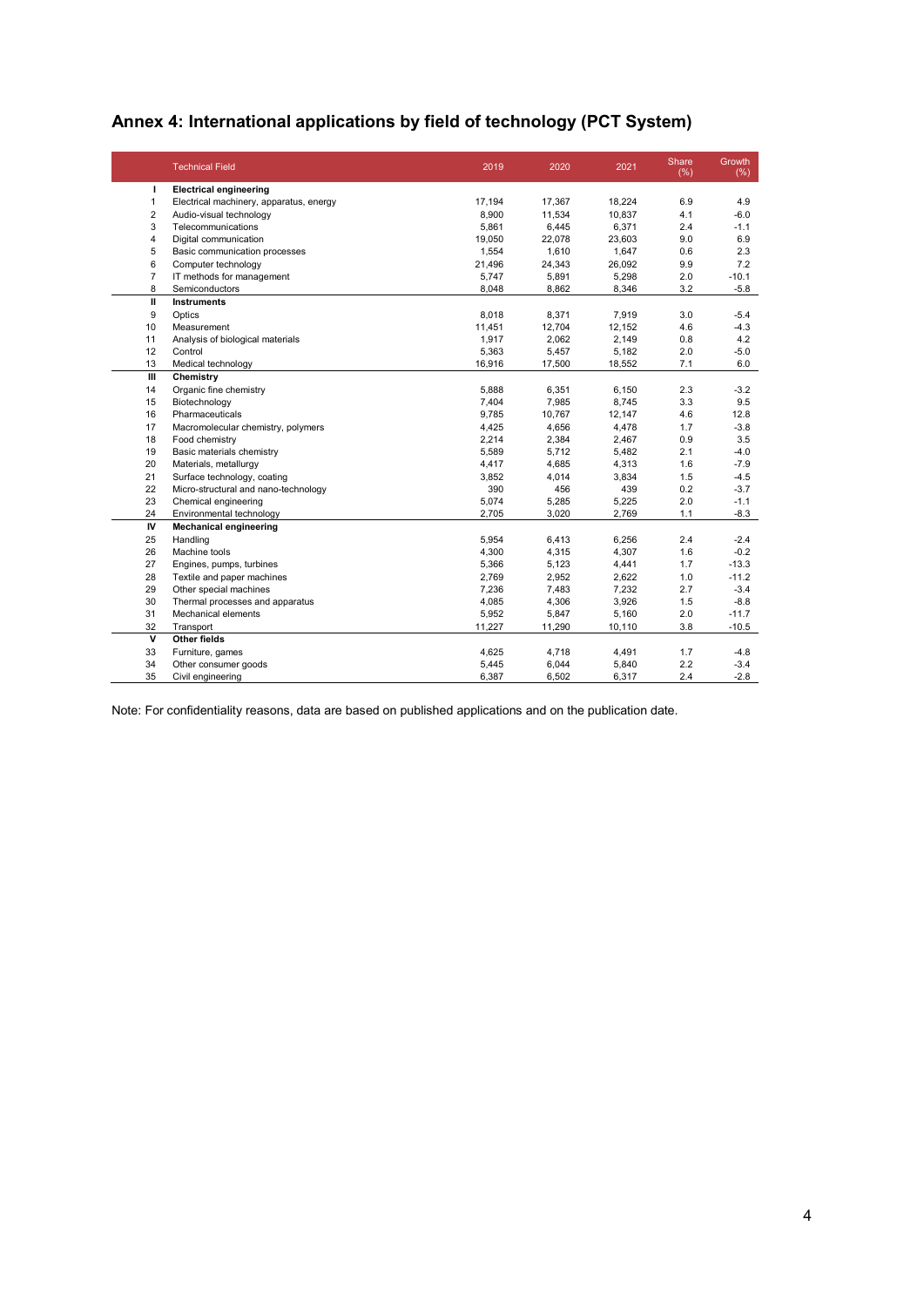## **Annex 5: International trademark applications by origin (Madrid System)**

| Origin                    | 2020     | 2021<br><b>Estimate</b> | Origin                                                | 2020           | 2021<br><b>Estimate</b> |
|---------------------------|----------|-------------------------|-------------------------------------------------------|----------------|-------------------------|
| Total                     | 63,893   | 73.100                  | Total                                                 | 63.893         | 73,100                  |
| United States of America  | 10,017   | 13,276                  | North Macedonia                                       | 30             | 41                      |
| Germany                   | 7,458    | 8,799                   | United Arab Emirates                                  | 19             | 33                      |
| China                     | 6,696    | 5,272                   | Iran (Islamic Republic of)                            | 17             | 31                      |
| France                    | 3,741    | 4,888                   | Belize                                                | $\overline{7}$ | 28                      |
| United Kingdom            | 3,742    | 4,215                   | <b>Barbados</b>                                       | 10             | 25                      |
| Switzerland               | 3,507    | 3,832                   | Uzbekistan                                            | 10             | 24                      |
| Japan                     | 3,064    | 3,255                   | Bosnia and Herzegovina                                | 45             | 22                      |
| Italy                     | 2,878    | 3,173                   | Georgia                                               | 41             | 22                      |
| Australia                 | 2.216    | 2,583                   | Syrian Arab Republic                                  | $\overline{7}$ | 18                      |
| Turkey                    | 1,875    | 2,073                   | San Marino                                            | 11             | 15                      |
| Republic of Korea         | 1,581    | 1,973                   | Tunisia                                               | 22             | 13                      |
| Netherlands               | 1,495    | 1,617                   | Andorra                                               | 5              | 12                      |
| Spain                     | 1,308    | 1,593                   | Azerbaijan<br>Democratic People's Republic of         | 11             | 12                      |
| Russian Federation        | 1,567    | 1.585                   | Korea                                                 | 9              | 12                      |
| Sweden                    | 880      | 1,254                   | Kyrgyzstan                                            | 5              | 11                      |
| Austria                   | 1,015    | 1,191                   | Seychelles                                            | 11             | 11                      |
| Canada                    | 710      | 1,061                   | Albania                                               | 26             | 10                      |
| Belgium                   | 789      | 912                     | Chile                                                 | $\mathbf 0$    | g                       |
| Singapore                 | 674      | 791                     | Algeria                                               | 16             | 8                       |
| Denmark                   | 652      | 785                     | Bahamas                                               | 1              | 8                       |
| Finland                   | 444      | 636                     | Bermuda                                               | $\overline{7}$ | 8                       |
| Poland                    | 421      | 589                     | Montenegro                                            | 0              | 8                       |
| New Zealand               | 543      | 543                     | Namibia                                               | 0              | 8                       |
| Norway                    | 289      | 433                     | Antigua and Barbuda                                   | 0              | 7                       |
| Israel                    | 400      | 409                     | Oman                                                  | 5              | 7                       |
| Ukraine                   | 422      | 371                     | Kenya                                                 | 10             | 6                       |
| India                     | 336      | 343                     | Qatar                                                 | 3              | 6                       |
| Luxembourg                | 310      | 330                     | Mauritius                                             | 8              | 5                       |
| Ireland                   | 288      | 327                     | Cambodia                                              | 11             | 4                       |
| Bulgaria                  | 295      | 297                     | Cuba                                                  | 7              | 4                       |
| Czech Republic            | 315      | 262                     | Curaçao                                               | 6              | 4                       |
| Cyprus                    | 279      | 255                     | Ecuador                                               | 1              | 4                       |
| Hungary                   | 228      | 240                     | Mongolia                                              | $\overline{7}$ | 4                       |
| <b>Belarus</b>            | 231      | 228                     | Panama                                                | $\overline{2}$ | 4                       |
| Slovenia                  | 194      | 211                     | Senegal                                               | $\overline{7}$ | 4                       |
| Portugal                  | 190      | 210                     | Sri Lanka                                             | 0              | 4                       |
| Serbia                    | 141      | 201                     | Bahrain                                               | $\overline{2}$ | 3                       |
| Croatia                   | 204      | 192                     | Tajikistan                                            | 5              | 3                       |
| Brazil                    | 146      | 176                     | Marshall Islands                                      | 6              | 2                       |
| Malaysia                  | 102      | 161                     | Saint Kitts and Nevis                                 | $\mathbf{1}$   | 2                       |
| Greece                    | 119      | 157                     | Saint Vincent and the Grenadines                      | $\mathbf{1}$   | 2                       |
| Viet Nam                  | 175      | 137                     | South Africa                                          | 1              | 2                       |
| Lithuania                 | 153      | 131                     | <b>Trinidad and Tobago</b>                            | 0              | 2                       |
| Indonesia                 | 99       | 122                     | <b>Burkina Faso</b>                                   | 0              |                         |
| Estonia                   | 90       | 116                     | Cameroon                                              | 1              | 1                       |
| Kazakhstan                | 91       | 114                     | Dominican Republic                                    | $\overline{2}$ | 1                       |
| Latvia                    | 83       | 112                     | Gabon                                                 | 0              |                         |
| Malta                     | 65       | 111                     | Ghana                                                 | 3              | 1                       |
| Mexico                    | 60       | 103                     | Iraq                                                  | $\mathbf{1}$   | 1                       |
| Slovakia                  | 90       | 101                     | Lebanon                                               | 1              |                         |
| Morocco                   | 99       | 100                     | Madagascar                                            | 1              | $\overline{1}$          |
| Thailand                  | 118      | 95                      | Mozambique                                            | 0              |                         |
| Romania                   | 81       | 90                      | Niger                                                 | 0              | 1                       |
| Monaco                    | 113      | 75                      | Paraguay                                              | 0              | 1                       |
| Republic of Moldova       | 104      | 75                      | Saudi Arabia                                          | 0              | 1                       |
| Philippines               | 56       | 70                      | Zambia                                                | 1              | 1                       |
| Liechtenstein<br>Colombia | 85<br>47 | 67<br>64                | Argentina                                             | 1<br>1         | O                       |
|                           |          |                         | Bonaire, Sint Eustatius and Saba<br>Brunei Darussalam |                | O                       |
| Iceland                   | 32       | 54                      | Dominica                                              | 1<br>1         | O<br>O                  |
| Egypt<br>Armenia          | 13<br>33 | 53<br>42                | El Salvador                                           | $\mathbf{1}$   | O                       |
|                           |          |                         |                                                       |                |                         |

| 2021<br>Estimate | Origin                                                    | 2020           | 2021<br><b>Estimate</b> |
|------------------|-----------------------------------------------------------|----------------|-------------------------|
| 73,100           | <b>Total</b>                                              | 63,893         | 73,100                  |
| 13,276           | North Macedonia                                           | 30             | 41                      |
| 8,799            | <b>United Arab Emirates</b>                               | 19             | 33                      |
| 5,272            | Iran (Islamic Republic of)                                | 17             | 31                      |
| 4,888            | Belize                                                    | $\overline{7}$ | 28                      |
| 4,215            | <b>Barbados</b>                                           | 10             | 25                      |
| 3,832            | Uzbekistan                                                | 10<br>45       | 24<br>22                |
| 3,255<br>3,173   | Bosnia and Herzegovina<br>Georgia                         | 41             | 22                      |
| 2,583            | Syrian Arab Republic                                      | $\overline{7}$ | 18                      |
| 2,073            | San Marino                                                | 11             | 15                      |
| 1,973            | Tunisia                                                   | 22             | 13                      |
| 1,617            | Andorra                                                   | 5              | 12                      |
| 1,593            | Azerbaijan                                                | 11             | 12                      |
|                  | Democratic People's Republic of                           |                |                         |
| 1,585            | Korea                                                     | 9              | 12                      |
| 1,254<br>1,191   | Kyrgyzstan                                                | 5<br>11        | 11<br>11                |
| 1,061            | Seychelles<br>Albania                                     | 26             | 10                      |
| 912              | Chile                                                     | 0              | 9                       |
| 791              | Algeria                                                   | 16             | 8                       |
| 785              | Bahamas                                                   | 1              | 8                       |
| 636              | Bermuda                                                   | 7              | 8                       |
| 589              | Montenegro                                                | 0              | 8                       |
| 543              | Namibia                                                   | 0              | 8                       |
| 433              | Antigua and Barbuda                                       | 0              | 7                       |
| 409              | Oman                                                      | 5              | 7                       |
| 371              | Kenya                                                     | 10             | 6                       |
| 343              | Qatar                                                     | 3              | 6                       |
| 330              | <b>Mauritius</b>                                          | 8              | 5                       |
| 327<br>297       | Cambodia<br>Cuba                                          | 11<br>7        | 4<br>4                  |
| 262              | Curaçao                                                   | 6              | 4                       |
| 255              | Ecuador                                                   | 1              | 4                       |
| 240              | Mongolia                                                  | 7              | 4                       |
| 228              | Panama                                                    | 2              | 4                       |
| 211              | Senegal                                                   | 7              | 4                       |
| 210              | Sri Lanka                                                 | 0              | 4                       |
| 201              | Bahrain                                                   | 2              | 3                       |
| 192              | Tajikistan                                                | 5              | 3                       |
| 176              | Marshall Islands                                          | 6              | 2                       |
| 161              | Saint Kitts and Nevis<br>Saint Vincent and the Grenadines | 1<br>1         | 2<br>$\overline{2}$     |
| 157<br>137       | South Africa                                              | 1              | $\overline{2}$          |
| 131              | <b>Trinidad and Tobago</b>                                | 0              | 2                       |
| 122              | Burkina Faso                                              | 0              | 1                       |
| 116              | Cameroon                                                  | 1              | 1                       |
| 114              | Dominican Republic                                        | $\overline{2}$ | 1                       |
| 112              | Gabon                                                     | 0              | 1                       |
| 111              | Ghana                                                     | 3              | 1                       |
| 103              | Irag                                                      | 1              | 1                       |
| 101              | Lebanon                                                   | 1              | 1                       |
| 100              | Madagascar                                                | 1              | 1                       |
| 95<br>90         | mozambique<br>Niger                                       | 0<br>0         | 1<br>1                  |
| 75               | Paraguay                                                  | 0              | 1                       |
| 75               | Saudi Arabia                                              | 0              | 1                       |
| 70               | Zambia                                                    | 1              | 1                       |
| 67               | Argentina                                                 | 1              | 0                       |
| 64               | Bonaire, Sint Eustatius and Saba                          | 1              | 0                       |
| 54               | Brunei Darussalam                                         | $\mathbf{1}$   | 0                       |
| 53               | Dominica                                                  | $\mathbf{1}$   | 0                       |
| 42               | El Salvador                                               | 1              | 0                       |
|                  | <b>Equatorial Guinea</b>                                  | 1              | 0                       |
|                  | Kuwait                                                    | 1<br>1         | 0                       |
|                  | Lao People's Democratic Republic<br>Liberia               | 2              | 0<br>0                  |
|                  | Peru                                                      | 2              | 0                       |
|                  | Rwanda                                                    | 1              | 0                       |
|                  | Sudan                                                     | 1              | 0                       |
|                  | Uruguay                                                   | 1              | 0                       |
|                  | Zimbabwe                                                  | $\overline{2}$ | 0                       |
|                  | Unknown                                                   | 24             | 88                      |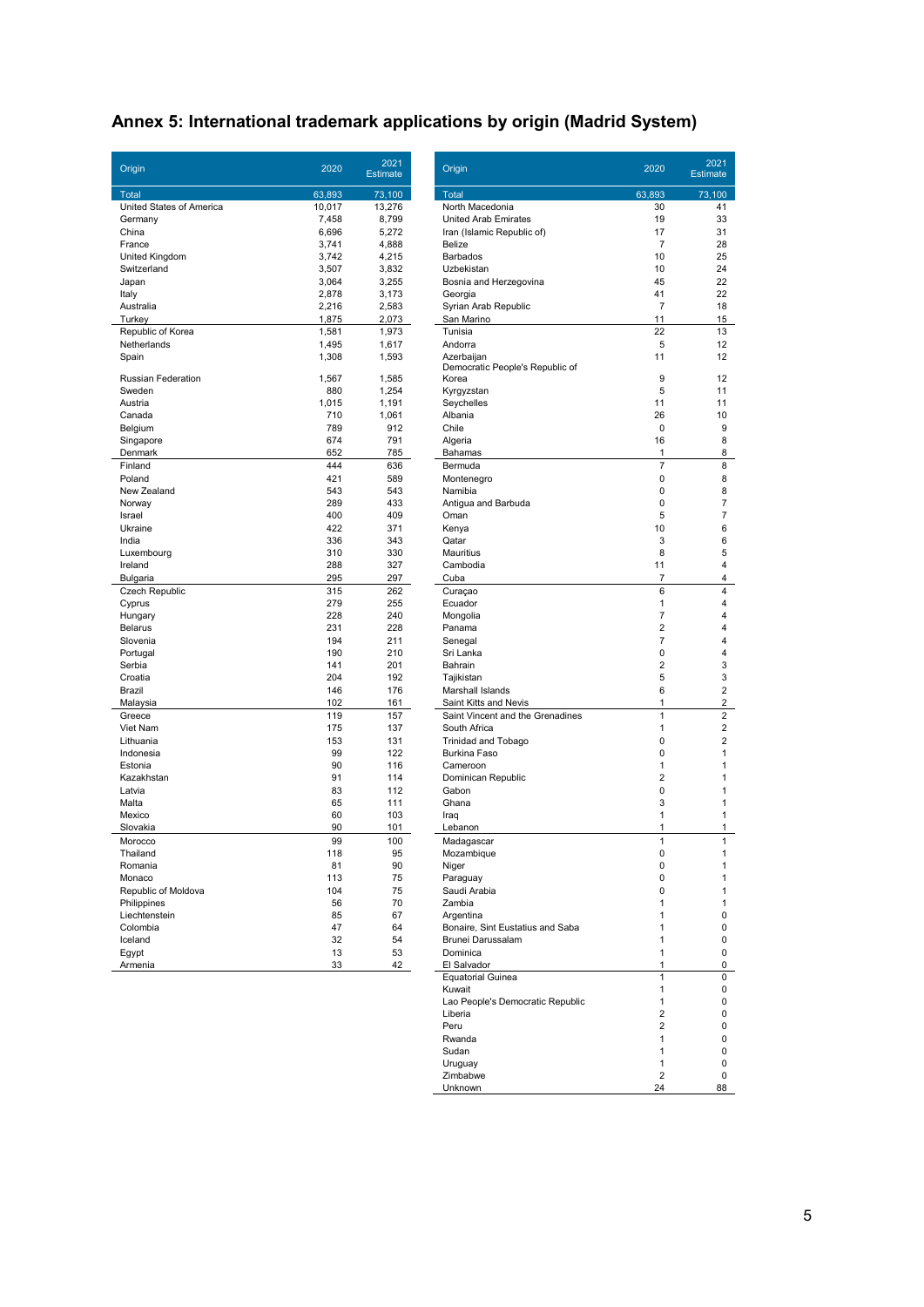### **Annex 6: Top Madrid applicants**

| 2021<br>Ranking | <b>Position</b><br>Changed | <b>Applicant's Name</b>                     | Origin            | 2020                     | 2021     |
|-----------------|----------------------------|---------------------------------------------|-------------------|--------------------------|----------|
| 1               | 4                          | <b>L'OREAL</b>                              | France            | 116                      | 171      |
| $\overline{2}$  | $\overline{2}$             | ADP GAUSELMANN GMBH                         | Germany           | 123                      | 120      |
| 3               | 8                          | <b>GLAXO GROUP LIMITED</b>                  | U.K.              | 64                       | 110      |
| 4               | $-2$                       | HUAWEI TECHNOLOGIES CO., LTD.               | China             | 197                      | 98       |
| 5               | $-4$                       | <b>NOVARTIS AG</b>                          | Switzerland       | 233                      | 94       |
| 6               | 1                          | EURO GAMES TECHNOLOGY LTD.                  | Bulgaria          | 84                       | 93       |
| $\overline{7}$  | $\mathbf{1}$               | APPLE INC.                                  | U.S.              | 80                       | 92       |
| 8               | 6                          | HENKEL AG & CO KGAA                         | Germany           | 60                       | 90       |
| 9               | $-6$                       | SHISEIDO COMPANY, LTD                       | Japan             | 133                      | 89       |
| 10              | $-1$                       | SYNGENTA CROP PROTECTION AG                 | Switzerland       | 78                       | 85       |
| 11              | $\mathbf 0$                | SOCIETE DES PRODUITS NESTLE S.A.            | Switzerland       | 64                       | 76       |
| 12              | 13                         | EGIS GYA GYSZERGYA R ZRT.                   | Hungary           | 43                       | 65       |
| 12              | $-2$                       | RIGO TRADING S.A. SOCIETE ANONYME           | Luxembourg        | 70                       | 65       |
| 14              | 13                         | RICHTER GEDEON NYRT.                        | Hungary           | 42                       | 61       |
| 15              | 6                          | <b>BEIERSDORF AG</b>                        | Germany           | 47                       | 60       |
| 16              | 20                         | BOEHRINGER INGELHEIM INTERNATIONAL GMBH     | Germany           | 34                       | 58       |
| 16              | $-10$                      | NINTENDO CO., LTD.                          | Japan             | 90                       | 58       |
| 18              | 700                        | BATH & BODY WORKS BRAND MANAGEMENT, INC.    | U.S.              | 6                        | 57       |
| 19              | $-2$                       | BAYERISCHE MOTOREN WERKE AKTIENGESELLSCHAFT | Germany           | 51                       | 56       |
| 20              | 540                        | LG CORP                                     | Republic of Korea | $\overline{7}$           | 55       |
| 20              | 186                        | RENAULT S.A.S.                              | France            | 12                       | 55       |
| 22              | 1387                       | COMITE INTERNATIONAL OLYMPIQUE              | Switzerland       | $\overline{4}$           | 54       |
| 23              | 127                        | <b>BASF SE</b>                              | Germany           | 14                       | 50       |
| 23              | 74                         | <b>DERMAPHARM AG</b>                        | Germany           | 18                       | 50       |
| 25              | 3                          | COUPANG CORP.                               | Republic of Korea | 41                       | 49       |
| 25              | 420                        | OTSUKA PHARMACEUTICAL CO., LTD.             | Japan             | 8                        | 49       |
| 27              | 9                          | <b>GUERLAIN</b>                             | France            | 34                       | 46       |
| 28              | -9                         | AMOREPACIFIC CORPORATION                    | Republic of Korea | 48                       | 43       |
| 28              | n/a                        | GOBRANDS, INC.                              | U.S.              | $\Omega$                 | 43       |
| 30              | $-5$                       | F. HOFFMANN-LA ROCHE AG                     | Switzerland       | 43                       | 42       |
| 31              | $\mathbf{1}$               | APPLIED MATERIALS, INC.                     | U.S.              | 36                       | 41       |
| 31              | 49                         | PHILIP MORRIS PRODUCTS S.A.                 | Switzerland       | 20                       | 41       |
| 33              | $-18$                      | MICROSOFT CORPORATION                       | U.S.              | 52                       | 40       |
| 34              | 73                         | <b>ARCELIK ANONIM SIRKETI</b>               | Turkey            | 17                       | 39       |
| 34              | 6                          | SAMSUNG ELECTRONICS CO., LTD.               | Republic of Korea | 33                       | 39       |
| 36              | n/a                        | GALDERMA HOLDING S.A.                       | Switzerland       | $\overline{2}$           | 38       |
| 36              | n/a                        | HONOR DEVICE CO., LTD.                      | China             | $\Omega$                 | 38       |
| 36              | 19                         | LIBERTY PROCUREMENT CO. INC.                | U.S.              | 24                       | 38       |
| 39              | $\overline{4}$             | <b>DAIMLER AG</b>                           | Germany           | 29                       | 37       |
| 39              | n/a                        | UPPER DECK COMPANY                          | U.S.              | $\overline{1}$           | 37       |
| 41              | $-22$                      | ABERCROMBIE & FITCH EUROPE SA               | Switzerland       | 48                       | 36       |
| 42              | 79                         | <b>BIOGENA GMBH &amp; CO KG</b>             | Austria           | 16                       | 35       |
| 42              | $\overline{4}$             | <b>VOLKSWAGEN AG</b>                        | Germany           | 27                       | 35       |
| 44              | n/a                        | <b>BESSON CHAUSSURES</b>                    | France            | $\mathbf{1}$<br>$\Omega$ | 34       |
| 45              | n/a                        | LIESEGANG & PARTNER MBB, RECHTSANWA LTE     | Germany           |                          | 33       |
| 46              | 399                        | ASAHI KASEI KABUSHIKI KAISHA                | Japan             | 8<br>$\Omega$            | 32       |
| 46<br>48        | n/a<br>$-24$               | DR. SEUSS ENTERPRISES, L.P.                 | U.S.              | 44                       | 32<br>31 |
|                 |                            | HYUNDAI MOTOR COMPANY                       | Republic of Korea |                          |          |
| 48<br>48        | 32<br>125                  | NOVOZYMES A/S                               | Denmark           | 20<br>13                 | 31<br>31 |
| 48              | 942                        | SHIMANO INC.                                | Japan             | 5                        | 31       |
|                 |                            | SPECTRUM BRANDS, INC.                       | U.S.              |                          |          |
| 52<br>52        | n/a<br>98                  | <b>BANDAI SPIRITS CO., LTD.</b>             | Japan             | $\mathbf{1}$<br>14       | 30<br>30 |
|                 |                            | JEUNEORA LIMITED                            | New Zealand       |                          |          |

Note: Data are based on the date of the application was received by WIPO.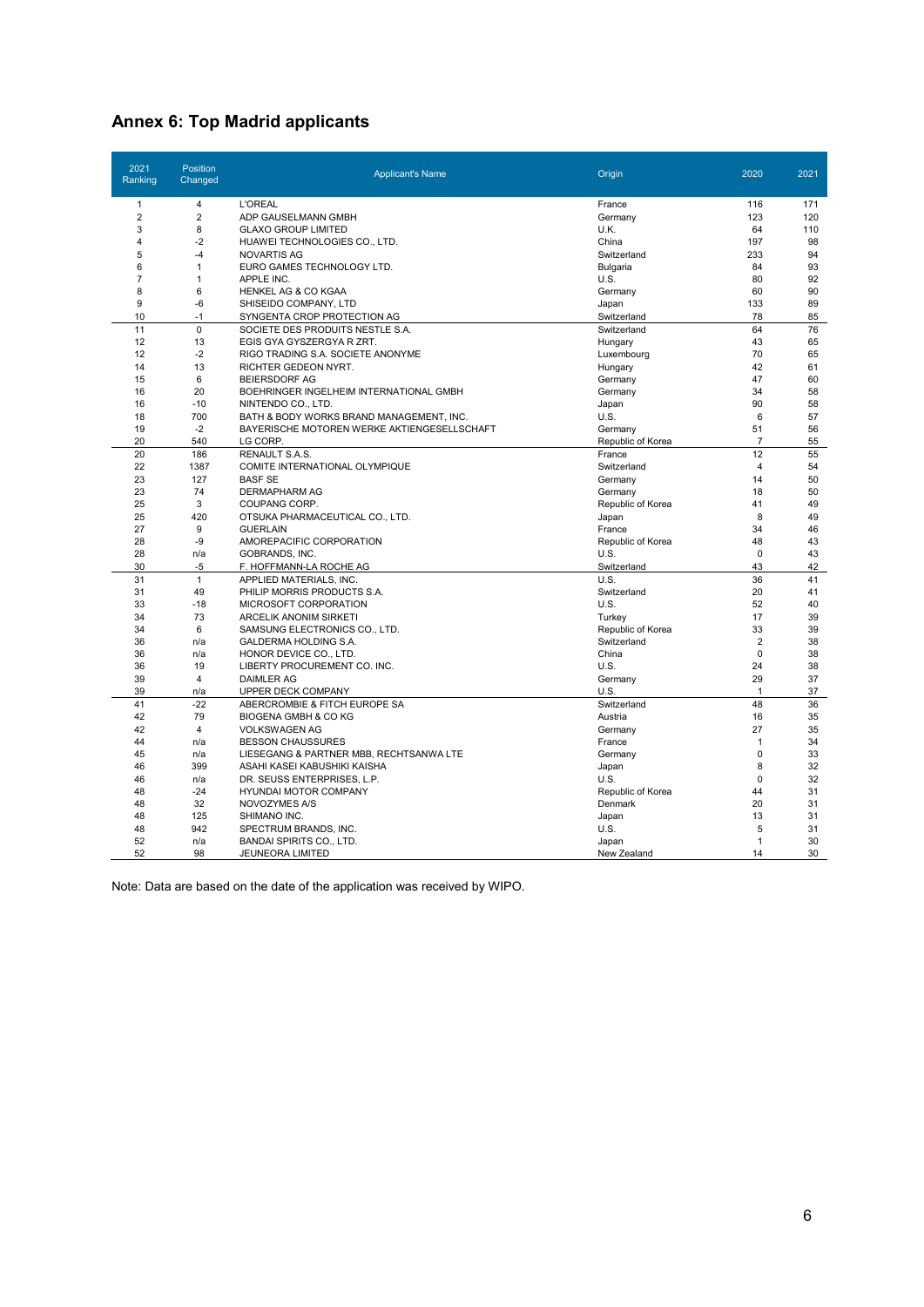#### **Annex 7: International industrial designs by origin (Hague System) (designs contained in applications)**

|                                    |                              | <b>Applications</b>          |                              | <b>Designs</b>   |
|------------------------------------|------------------------------|------------------------------|------------------------------|------------------|
| Origin                             | 2020                         | 2021                         | 2020                         | 2021             |
| Total                              | 5,799                        | 6,711                        | 18.616                       | 22,480           |
| Germany                            | 703                          | 874                          | 3,666                        | 4,469            |
| United States of America           | 530                          | 702                          | 2,220                        | 2,610            |
| Italy                              | 273                          | 462                          | 1,231                        | 2,051            |
| Switzerland                        | 530                          | 548                          | 1,948                        | 1,826            |
| France                             | 400                          | 618                          | 935                          | 1,584            |
| Republic of Korea<br>Netherlands   | 1,146<br>138                 | 850<br>229                   | 1,669<br>1,001               | 1,419<br>1,223   |
| Japan                              | 408                          | 421                          | 942                          | 907              |
| United Kingdom                     | 166                          | 210                          | 394                          | 858              |
| China                              | 361                          | 258                          | 826                          | 621              |
| Turkey                             | 113                          | 146                          | 530                          | 593              |
| Sweden                             | 117                          | 137                          | 380                          | 408              |
| Denmark                            | 88                           | 144                          | 242                          | 345              |
| Spain                              | 87                           | 114                          | 296                          | 331              |
| Malta                              | 5                            | 10                           | 163                          | 298              |
| Singapore<br>Austria               | 19<br>41                     | 60<br>80                     | 53<br>197                    | 295<br>284       |
| Poland                             | 24                           | 50                           | 54                           | 260              |
| Belgium                            | 77                           | 76                           | 142                          | 189              |
| Cyprus                             | 17                           | 21                           | 99                           | 182              |
| Canada                             | 62                           | 75                           | 150                          | 180              |
| Israel                             | 49                           | 74                           | 101                          | 163              |
| Greece                             | 8                            | 8                            | 143                          | 148              |
| Norway                             | 64                           | 73                           | 206                          | 141              |
| Russian Federation                 | 57                           | 103                          | 113                          | 137              |
| Czech Republic                     | 24                           | 13                           | 77                           | 114              |
| Ukraine                            | 33                           | 53                           | 80                           | 101              |
| Luxembourg                         | 31                           | 27                           | 182                          | 100              |
| Croatia<br>Portugal                | 20<br>14                     | 22<br>22                     | 37<br>18                     | 99<br>73         |
| Liechtenstein                      | 5                            | 20                           | 24                           | 66               |
| Bulgaria                           | 6                            | 14                           | 8                            | 55               |
| Finland                            | 22                           | 35                           | 45                           | 51               |
| Slovenia                           | 30                           | 27                           | 153                          | 45               |
| Australia                          | 8                            | $\overline{\mathbf{4}}$      | 8                            | 38               |
| Ireland                            | 5                            | 17                           | $\overline{7}$               | 38               |
| Estonia                            | $\overline{7}$               | 20                           | 16                           | 32               |
| Serbia                             | 20                           | 14                           | 28                           | 26               |
| Bosnia and Herzegovina             | $\,$ 5 $\,$                  | 6                            | 6                            | 21               |
| Hungary                            | 5                            | $\boldsymbol{7}$             | 23                           | 16               |
| Latvia                             | 15                           | 14                           | 35                           | 15               |
| Lithuania<br>Viet Nam              | 13<br>$\overline{2}$         | $\boldsymbol{7}$<br>6        | 23<br>4                      | 9<br>9           |
| Slovakia                           | $\overline{4}$               | 4                            | $\overline{4}$               | 8                |
| Mexico                             | $\overline{2}$               | 7                            | $\overline{2}$               | 7                |
| <b>United Arab Emirates</b>        | $\mathbf{1}$                 | 3                            | $\overline{2}$               | 5                |
| <b>Belarus</b>                     | 0                            | 1                            | 0                            | 4                |
| Cameroon                           | $\overline{2}$               | 3                            | 3                            | 3                |
| India                              | $\mathbf{1}$                 | 3                            | $\mathbf{1}$                 | 3                |
| Monaco                             | $\overline{\mathbf{c}}$      | 3                            | 9                            | 3                |
| Morocco                            | 3                            | $\overline{c}$               | 8                            | 3                |
| North Macedonia                    | 4                            | 3                            | 11                           | 3                |
| Romania                            | $\mathbf 5$                  | 3                            | 10                           | 3                |
| Oman                               | $\mathbf{1}$<br>$\mathbf 0$  | $\overline{2}$               | $\mathbf{1}$                 | $\overline{2}$   |
| Antigua and Barbuda<br>Argentina   | $\overline{2}$               | $\mathbf{1}$<br>$\mathbf{1}$ | 0<br>$\overline{2}$          | 1<br>1           |
| Burkina Faso                       | $\pmb{0}$                    | $\mathbf{1}$                 | $\pmb{0}$                    | $\mathbf{1}$     |
| Iceland                            | $\mathbf 0$                  | $\mathbf{1}$                 | 0                            | 1                |
| Republic of Moldova                | 8                            | $\mathbf{1}$                 | 11                           | $\mathbf{1}$     |
| Venezuela (Bolivarian Republic of) | $\pmb{0}$                    | $\mathbf{1}$                 | 0                            | $\mathbf{1}$     |
| Albania                            | $\mathbf{3}$                 | 0                            | 3                            | 0                |
| Andorra                            | $\mathbf{1}$                 | 0                            | $\overline{7}$               | 0                |
| Armenia                            | $\overline{2}$               | 0                            | $\overline{7}$               | 0                |
| Eqypt                              | $\mathbf{1}$                 | 0                            | 24                           | 0                |
| Eswatini                           | $\mathbf{1}$                 | 0                            | 3                            | 0                |
| Ghana                              | $\overline{2}$               | 0                            | 6                            | 0                |
| Jordan                             | $\mathbf{1}$                 | 0                            | $\overline{7}$               | 0                |
| Kyrgyzstan                         | $\mathbf{1}$<br>$\mathbf{1}$ | 0<br>0                       | 13                           | 0                |
| Malaysia<br>New Zealand            | $\mathbf{1}$                 | 0                            | $\mathbf{1}$<br>$\mathbf{1}$ | 0<br>$\mathbf 0$ |
| San Marino                         | $\mathbf{1}$                 | 0                            | $\overline{4}$               | 0                |
| Unknown                            | $\mathbf{1}$                 | 0                            | $\mathbf{1}$                 | 0                |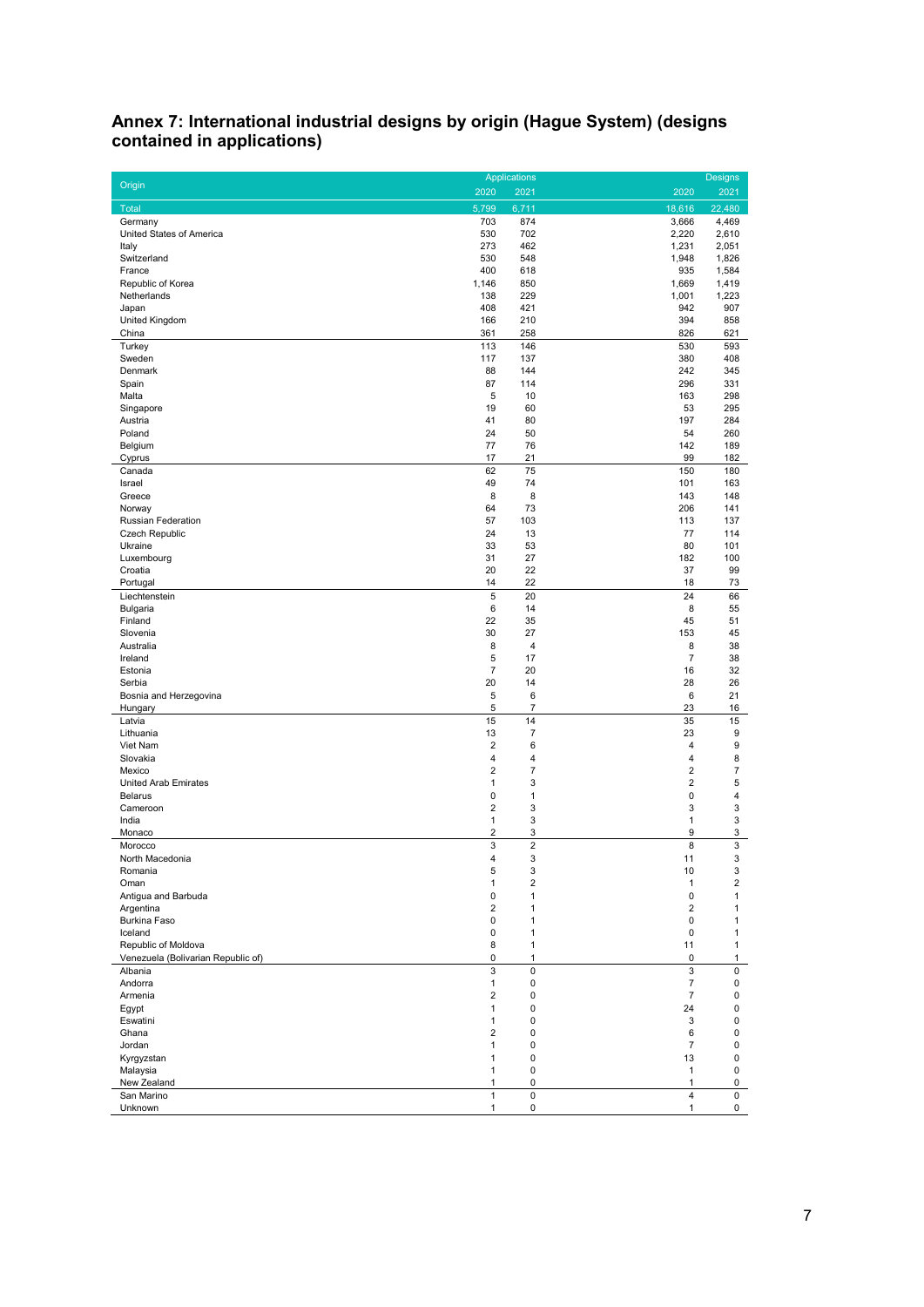## **Annex 8: Top Hague applicants**

| 2021<br>Ranking | Position<br>Changed | <b>Applicant's Name</b>                         | Origin            | 2020        | 2021 |
|-----------------|---------------------|-------------------------------------------------|-------------------|-------------|------|
| $\mathbf{1}$    | $\mathbf 0$         | SAMSUNG ELECTRONICS CO., LTD.                   | Republic of Korea | 859         | 862  |
| $\overline{2}$  | 5                   | KONINKLIJKE PHILIPS ELECTRONICS N.V.            | Netherlands       | 463         | 678  |
| 3               | $-1$                | PROCTER & GAMBLE CO.                            | U.S.              | 623         | 665  |
| 4               | $\overline{2}$      | LG ELECTRONICS INC.                             | Republic of Korea | 478         | 655  |
| 5               | $-1$                | <b>VOLKSWAGEN AG</b>                            | Germany           | 524         | 403  |
| 6               | 8                   | PSA AUTOMOBILES SA                              | France            | 187         | 303  |
| $\overline{7}$  | 9                   | THUN S.P.A.                                     | Italy             | 175         | 284  |
| 8               | $-3$                | BEIJING XIAOMI MOBILE SOFTWARE CO., LTD.        | China             | 516         | 227  |
| 9               | n/a                 | <b>LUQOM GMBH</b>                               | Germany           | $\mathbf 0$ | 216  |
| 10              | 15                  | <b>HARRY WINSTON SA</b>                         | Switzerland       | 132         | 196  |
| 11              | $\mathbf{1}$        | <b>DAIMLER AG</b>                               | Germany           | 207         | 178  |
| 12              | 11                  | HERMES SELLIER(SOCIETE PAR ACTIONS SIMPLIFIEE)  | France            | 139         | 168  |
| 13              | 48                  | JT INTERNATIONAL S.A.                           | Switzerland       | 52          | 158  |
| 14              | 18                  | MITSUBISHI ELECTRIC CORPORATION                 | Japan             | 107         | 150  |
| 15              | 33                  | I. PALEOHORINOS FOTISTIKA A.B.E.E.              | Greece            | 65          | 138  |
| 16              | $\overline{4}$      | <b>GILLETTE COMPANY LLC</b>                     | U.S.              | 144         | 135  |
| 17              | $\overline{4}$      | HYUNDAI MOTOR COMPANY                           | Republic of Korea | 141         | 123  |
| 18              | 27                  | <b>HANSGROHE SE</b>                             | Germany           | 75          | 114  |
| 19              | 14                  | RICHEMONT INTERNATIONA SA                       | Switzerland       | 101         | 112  |
| 20              | 121                 | CHOCOLADEFABRIKEN LINDT & SPRUNGLI AG           | Switzerland       | 24          | 110  |
| 21              | 14                  | MICROSOFT CORPORATION                           | U.S.              | 96          | 109  |
| 22              | 34                  | MIDEA GROUP CO., LTD.                           | China             | 56          | 104  |
| 23              | $-10$               | ALFRED KARCHER GMBH & CO                        | Germany           | 188         | 102  |
| 24              | n/a                 | <b>JELLYCAT LIMITED</b>                         | U.K.              | $\mathbf 0$ | 100  |
| 24              | n/a                 | HERBERT KLUTH (GMBH & CO.KG)                    | Germany           | 0           | 100  |
| 26              | 29                  | FERRARI S.P.A.                                  | Italy             | 58          | 99   |
| 26              | 71                  | <b>INVENTIO AG</b>                              | Switzerland       | 33          | 99   |
| 28              | 10                  | NINEBOT(BEIJING)TECH. CO.,LTD                   | China             | 90          | 98   |
| 29              | 66                  | ASAS ALUMINYUM SANAYI VE TICARET ANONIM SIRKETI | Turkey            | 34          | 97   |
| 30              | n/a                 | <b>GAVRIELI BRANDS LLC</b>                      | U.S.              | 0           | 92   |
| 31              | n/a                 | NOMINATION S.R.L.                               | Italy             | $\mathbf 0$ | 89   |
| 32              | -6                  | CARTIER INTERNATIONAL AG                        | Switzerland       | 125         | 87   |
| 33              | 32                  | T.R.B. INTERNATIONAL S.A.                       | Switzerland       | 47          | 84   |
| 33              | $-16$               | <b>RENAULT S.A.S.</b>                           | France            | 157         | 84   |
| 35              | n/a                 | JOYO TECHNOLOGY PTE. LTD.                       | Singapore         | 0           | 83   |
| 35              | $-24$               | <b>BRAUN GMBH</b>                               | Germany           | 238         | 83   |
| 37              | n/a                 | LEDCAN HOLDINGS LIMITED                         | Cyprus            | $\mathbf 0$ | 82   |
| 38              | $-7$                | EIS GMBH                                        | Germany           | 109         | 78   |
| 38              | n/a                 | RH US, LLC                                      | U.S.              | $\mathbf 0$ | 78   |
| 38              | 51                  | CITIC DICASTAL CO., LTD.                        | China             | 36          | 78   |
| 41              | n/a                 | DAF TRUCKS N.V.                                 | Netherlands       | $\mathbf 0$ | 75   |
| 42              | 218                 | <b>GRAFF DIAMONDS LIMITED</b>                   | U.K.              | 13          | 73   |
| 43              | 98                  | <b>TEQBALL HOLDING SARL</b>                     | Luxembourg        | 24          | 71   |
| 44              | $-15$               | CANDY POLSTERMOBEL GMBH                         | Germany           | 116         | 70   |
| 44              | n/a                 | ABBOTT DIABETES CARE INC.                       | U.S.              | $\mathbf 0$ | 70   |
| 44              | 9                   | BAYERISCHE MOTOREN WERKE AKTIENGESELLSCHAFT     | Germany           | 59          | 70   |
| 47              | n/a                 | KWAI GAMES PTE. LTD.                            | Singapore         | $\mathbf 0$ | 68   |
| 48              | 28                  | <b>NOVARTIS AG</b>                              | Switzerland       | 42          | 67   |
| 49              | $-46$               | FONKEL MEUBELMARKETING B.V.                     | Netherlands       | 569         | 65   |
| 49              | n/a                 | DACHPOLL SP. Z O.O.                             | Poland            | $\Omega$    | 65   |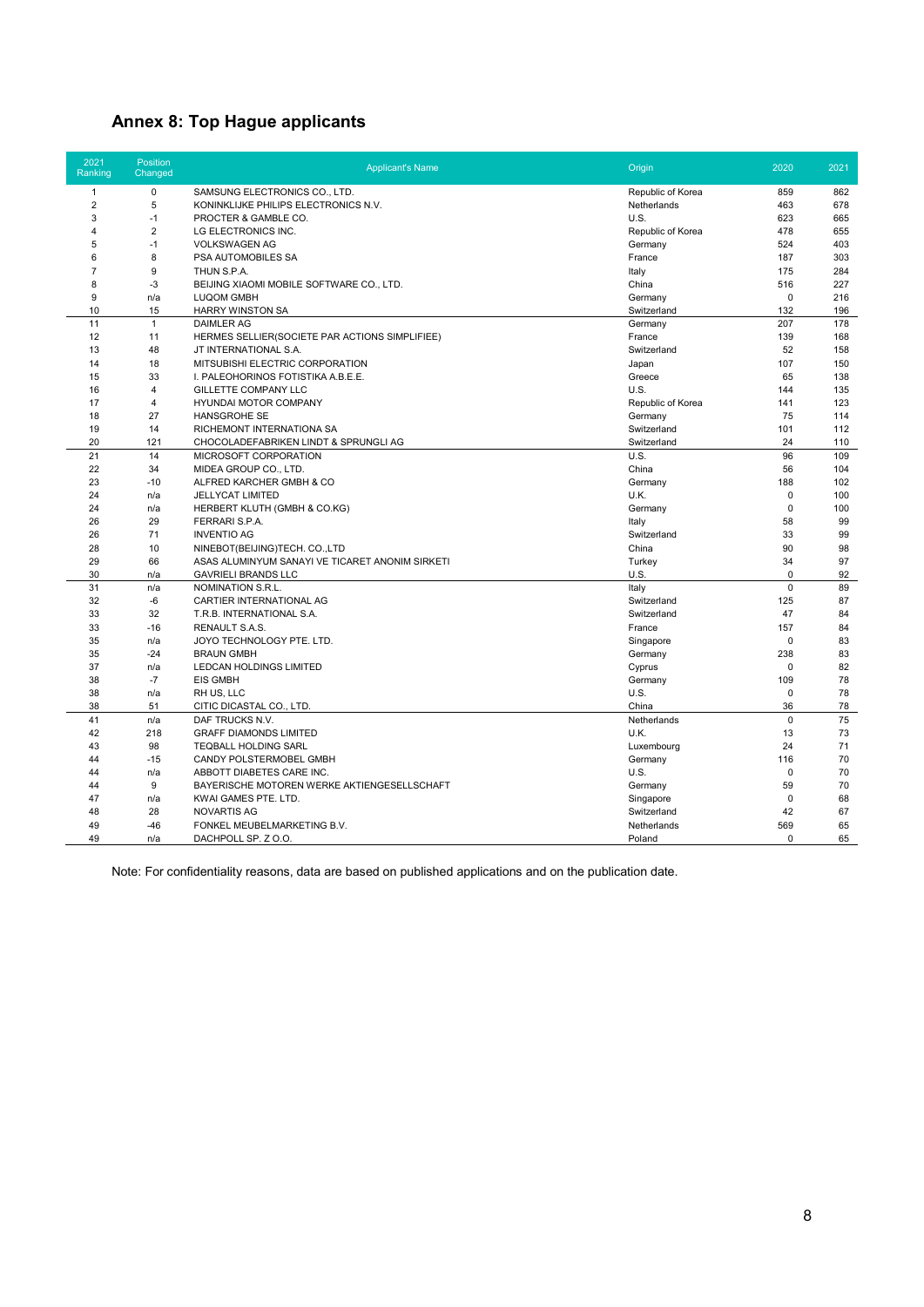

**Annex 9: Total Number of WIPO Domain Name Cases and Domain Names by Year**

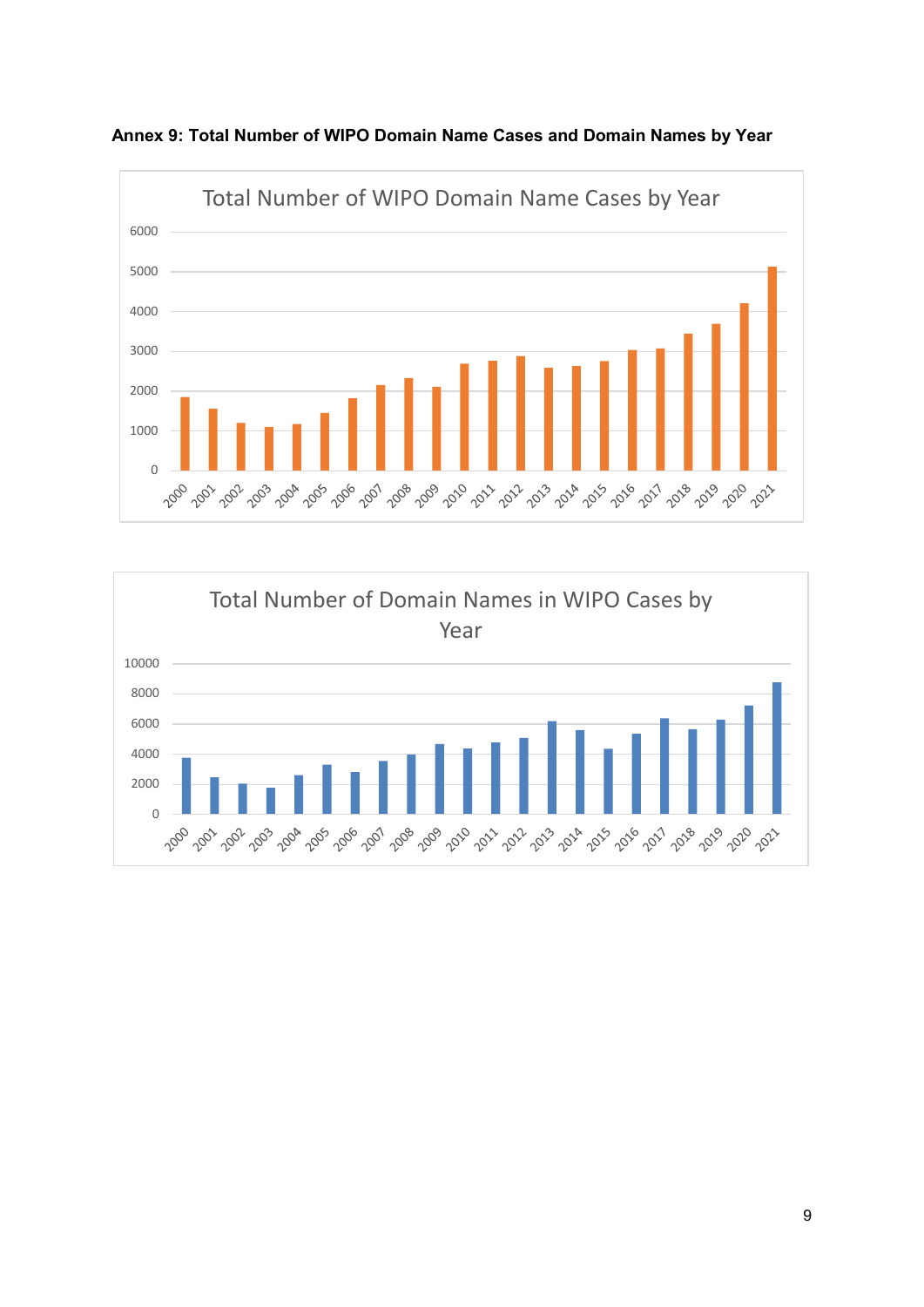**Annex 9 (page 2): Total Number of WIPO Domain Name Cases and Domain Names by Year**

| Year | <b>Number of cases</b> | <b>Number of domain names</b> |
|------|------------------------|-------------------------------|
| 2000 | 1857                   | 3760                          |
| 2001 | 1557                   | 2465                          |
| 2002 | 1207                   | 2042                          |
| 2003 | 1100                   | 1774                          |
| 2004 | 1176                   | 2599                          |
| 2005 | 1456                   | 3312                          |
| 2006 | 1824                   | 2806                          |
| 2007 | 2156                   | 3545                          |
| 2008 | 2329                   | 3958                          |
| 2009 | 2107                   | 4685                          |
| 2010 | 2696                   | 4367                          |
| 2011 | 2764                   | 4780                          |
| 2012 | 2884                   | 5080                          |
| 2013 | 2585                   | 6191                          |
| 2014 | 2634                   | 5603                          |
| 2015 | 2754                   | 4364                          |
| 2016 | 3036                   | 5354                          |
| 2017 | 3074                   | 6371                          |
| 2018 | 3447                   | 5655                          |
| 2019 | 3693                   | 6284                          |
| 2020 | 4204                   | 7247                          |
| 2021 | 5128                   | 8775                          |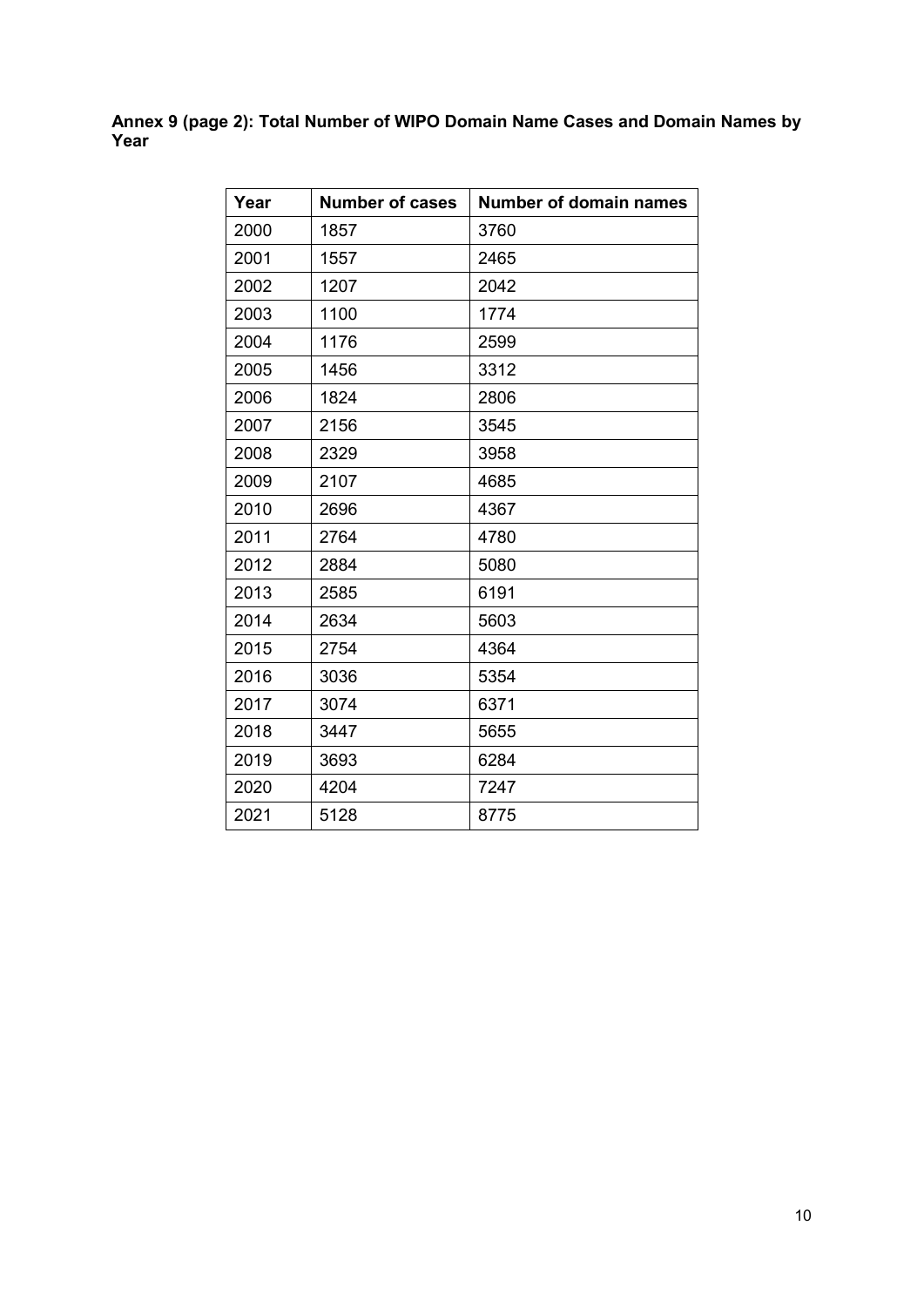

### **Annex 10: WIPO Mediation, Arbitration, and Expert Determination Cases and Good Offices Requests (2012-2021)**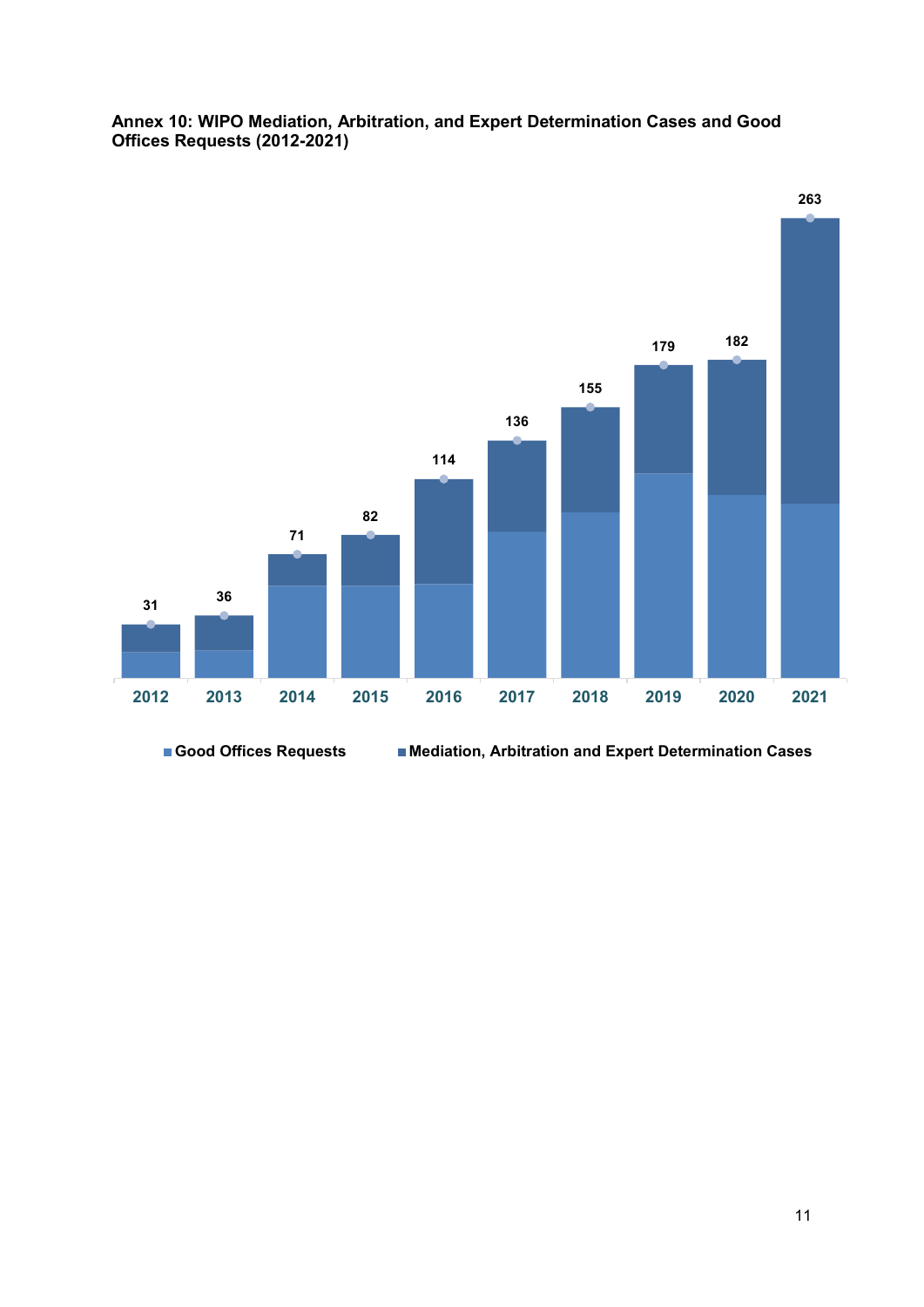

**Annex 11: Areas of WIPO Domain Name Complainant Activity (2021)**